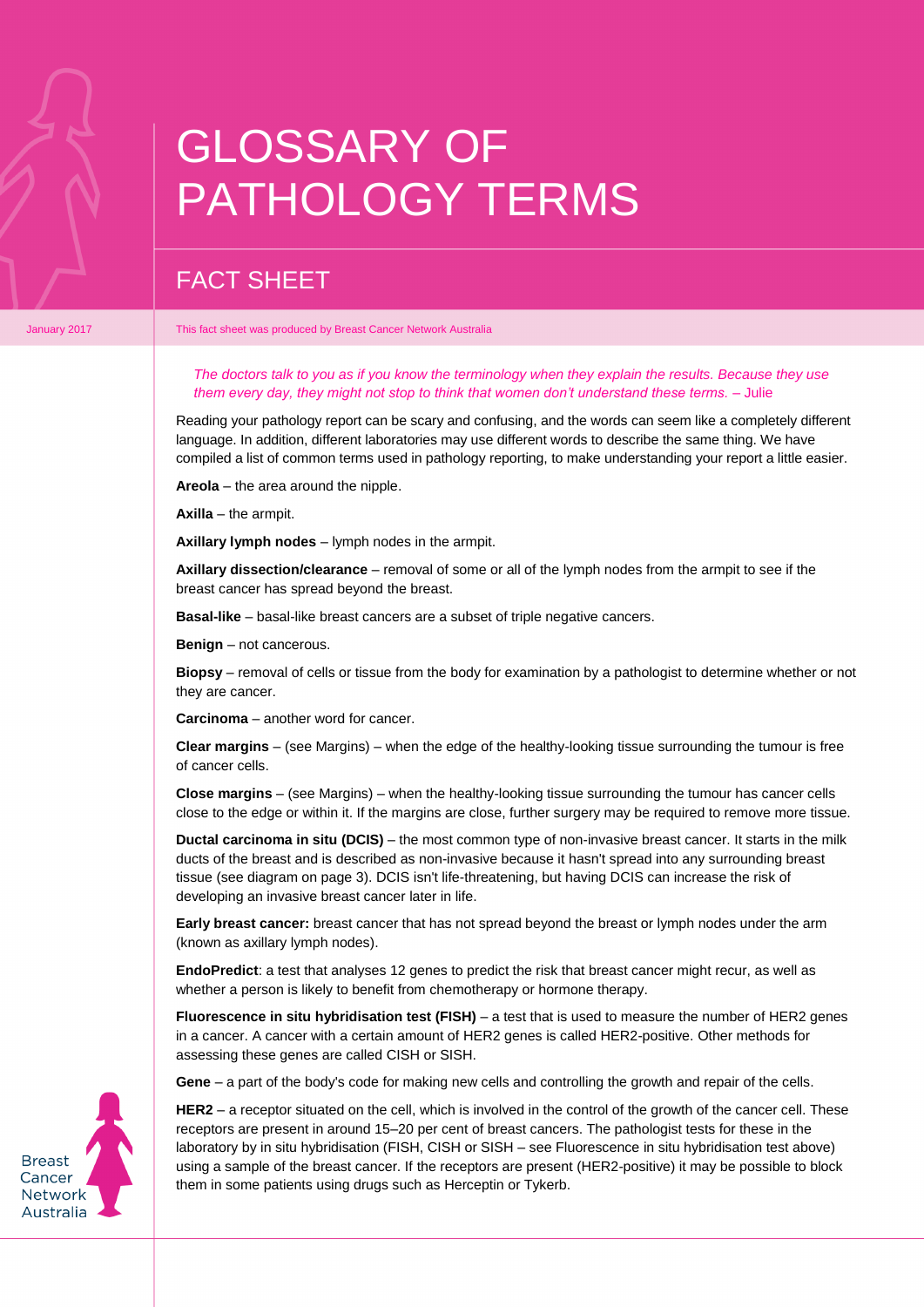**HER2-positive cancers** – HER2-positive breast cancers test positive for a protein called human epidermal growth factor receptor 2 (HER2). The cancer cells make an excess of HER2, which promotes the growth of cancer cells.

**Hormone receptors** – tiny receptors in cells that attract and bind hormones that circulate in the blood. Hormone receptors affect whether the cancer cell growth is influenced by hormones such as oestrogen and progesterone. These receptors can be blocked by specific drug therapy such as Tamoxifen. The pathologist assesses whether these receptors are present using a sample of the breast cancer in the laboratory.

**Hormone receptor positive cancers** – cancers that have receptors for oestrogen (ER) and/or progesterone (PR) on the surface of the cells. About two-thirds of breast cancers are hormone receptor positive, which means that they need female hormones (oestrogen and/or progesterone) to grow and reproduce. Hormone receptor positive breast cancers will be reported as ER+ or PR+. Hormone receptor negative breast cancer will be reported as ER- or PR-.

**Inflammatory breast cancer** – inflammatory breast cancer is a rare and aggressive form of invasive breast cancer that affects the blood vessels in the skin of the breast. It usually starts with the breast becoming red and inflamed, rather than with a lump.

**Invasive/infiltrating cancer** – cancer that has spread beyond the area in the breast where it started into surrounding healthy breast issue. These cells can also spread outside the breast to lymph nodes in the armpit or even further to other organs such as liver and lung.

**Invasive ductal carcinoma** – a type of breast cancer that has spread from the ducts of the breast into the surrounding breast tissue (see diagram on page 3).

**Invasive lobular carcinoma** – a type of breast cancer whose cells resemble the cells of the breast lobule (see diagram on page 3).

**Ki-67** – Ki-67 is a protein in cells that increases when cells are dividing. The pathology report shows the percentage of cancer cells that contain Ki-67. The more positive cells there are, the more quickly the cancer is dividing and growing.

**Lobular carcinoma in situ (LCIS)** – non-invasive breast cancer that grows in the lobules (the milk-producing glands at the end of breast ducts, see diagram on page 3). It is non-invasive as it has not spread into any surrounding breast tissue. LCIS isn't life-threatening, but having LCIS can increase the risk of developing invasive breast cancer later on in life.

**Luminal breast cancers** (commonly called luminal A and luminal B) – start in the inner (luminal) cells lining the mammary ducts of the breast. Luminal A and B subtypes are both oestrogen receptor positive (ER+) and low-grade, with luminal A tumours growing very slowly and luminal B tumours growing more quickly. Because they are ER+, treatment for these cancers usually includes hormone therapy.

**Lymphatic invasion** – cancer cells that have been found in the lymph vessels.

**Lymph nodes** – glands in the armpit and other parts of the body that filter and drain lymph fluid, trapping bacteria, cancer cells and any other particles that could be harmful to the body.

**Lymphatic vessels** – tiny vessels next to blood vessels that collect fluid and waste products from the body's tissues.

**MammaPrint** – a test that analyses 70 genes within a tumour sample to determine whether there is a higher or lower risk that the breast cancer may recur.

**Margins** (also referred to as surgical margins) – a thin band of healthy-looking tissue surrounding the tumour that is removed along with the tumour during surgery. A pathologist will look at the edge of the margins to determine if all the cancerous cells have been removed. Margins that have no cancerous cells are said to be clear.

**Molecular tests** – tests that assess a sample of the tumour to predict the likelihood of the cancer recurring or the likely response of the cancer to treatment (chemotherapy or hormone therapy). Examples include Onctoype DX, Mammaprint, Prosigna, Endopredict.